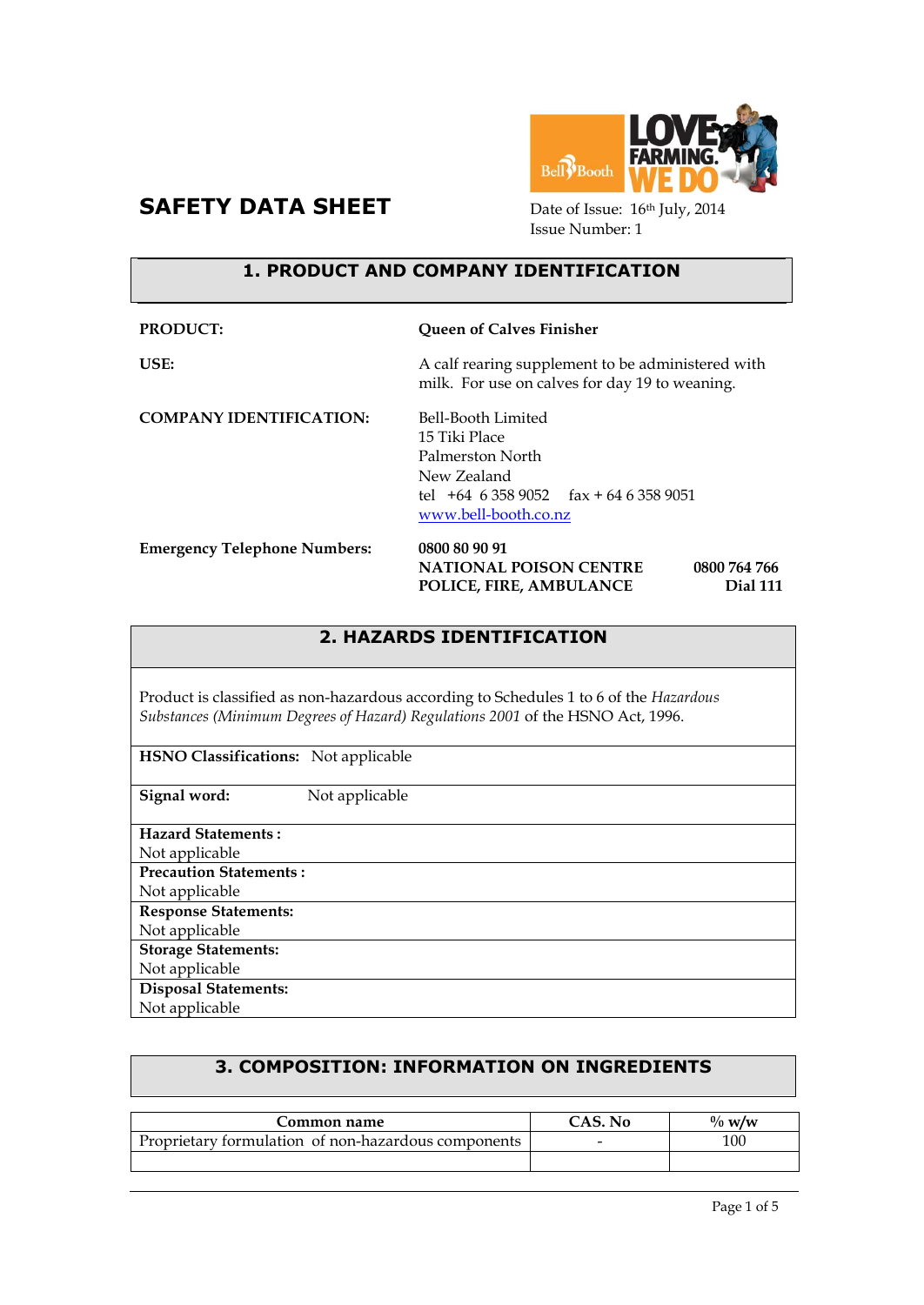# **4. FIRST AID MEASURES**

If medical advice is needed, have product container or label at hand. If exposed or concerned, get medical advice.

**EYES:** Hold eyes open and carefully rinse eyes with running water for at least 15 minutes. Remove contact lenses, if present and easy to do. Continue rinsing. Seek medical advice if irritation persists.

**SKIN:** Wash affected area with soap and water. Get medical advice if irritation persists.

**INGESTION:** Rinse mouth. Give a glass or two of water to drink.

**INHALATION:** If breathing is difficult, remove to fresh air, keep warm and at rest until recovered. If experiencing respiratory problems, call a Poison Centre or doctor.

**FIRST AID FACILITIES:** Ensure clean running water available to rinse eyes and for hand washing.

**ADVICE TO DOCTOR:** Treat symptomatically.

# **5. FIRE FIGHTING MEASURES**

**FLASH POINT:** Non flammable solid

**FLAMMABLE LIMITS:LFL:** Not determined **UFL:** Not determined

**EXTINGUISHING MEDIA:** Water, foam or dry agent.

**FIRE & EXPLOSION HAZARDS:** No specific hazards identified.

**FIRE-FIGHTING EQUIPMENT:** Wear self-contained breathing apparatus and personal protection clothing.

# **6. ACCIDENTAL RELEASE MEASURES**

**SPILLS:** Contain spill. Recover to containers that can be sealed. If product cannot be reused, dispose of to landfill.

**DISPOSAL:** Use as directed or get advice from supplier or local council to dispose of unwanted or contaminated material in accordance with local regulations.

### **7. HANDLING AND STORAGE**

**HANDLING:** Wash hands before meals and after use. **STORAGE:** Store in original packaging in dry, well-ventilated area. Protect from physical damage and kept closed when not in use.

# **8. EXPOSURE CONTROLS/PERSONAL PROTECTION**

**EXPOSURE GUIDELINES:** Workplace Exposure Standard (WES) have not been set for any components in this substance.

**ENGINEERING CONTROLS:** Not required.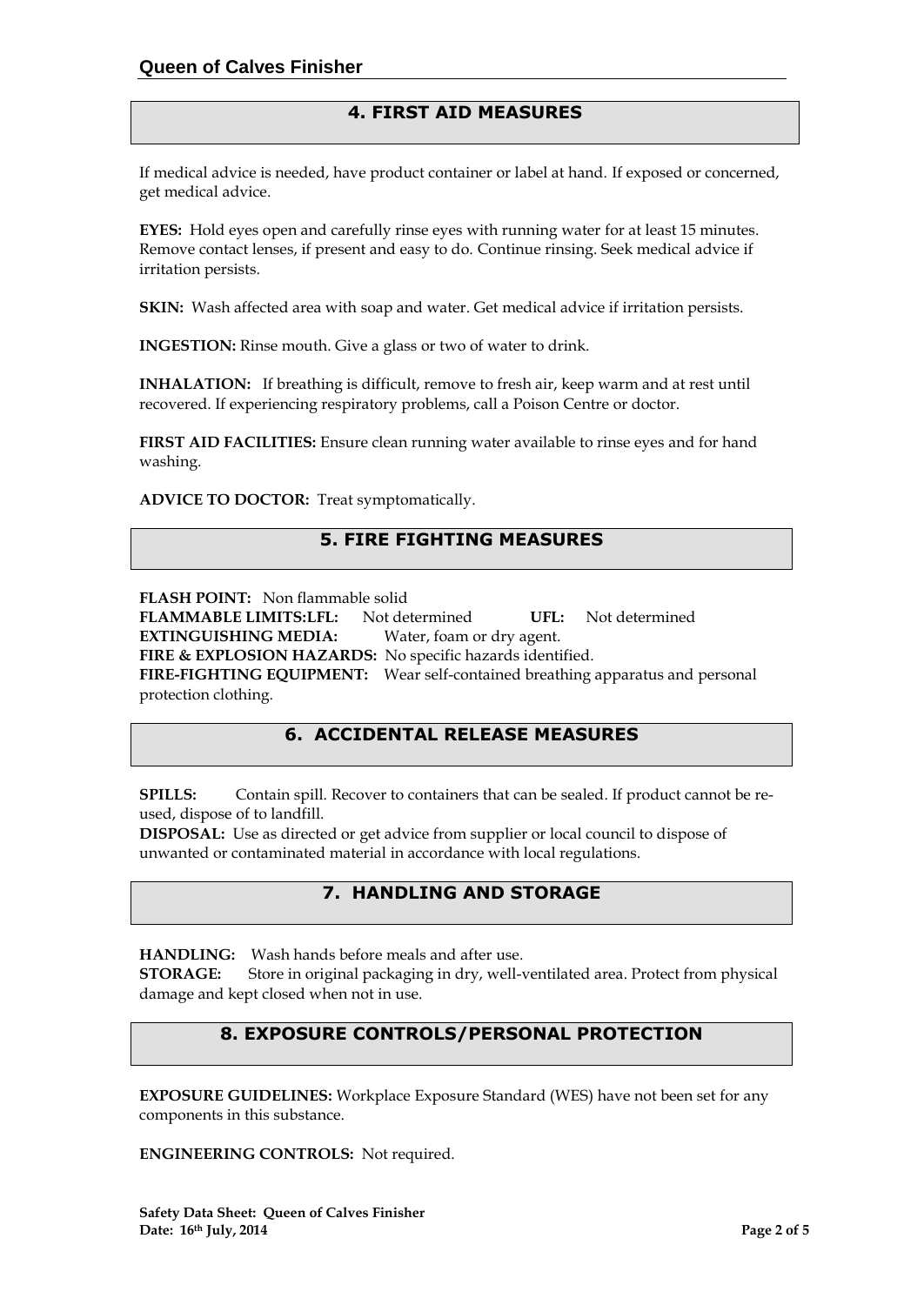### **Queen of Calves Finisher**

#### **PERSONAL PROTECTIVE EQUIPMENT (PPE):**

**Face/Eye protection:** Wear safety glasses with side shields if handling in quantity and dust generated.

**Skin protection:** Rubber gloves recommended.

**Respiratory protection:** Not required when used outdoors and with adequate natural ventilation.

**Othe**r: Overalls recommended to protect clothes from contamination.

# **9. PHYSICAL AND CHEMICAL PROPERTIES**

| Free-flowing powder                       |
|-------------------------------------------|
| White with fine brown specks              |
| Caramel like                              |
| Not available (mixture)                   |
| Not applicable                            |
| Non flammable                             |
| Auto ignition temperature (°C): Not known |
| Not available                             |
| Soluble                                   |
| Not available                             |
|                                           |

# **10. STABILITY AND REACTIVITY**

**STABILITY (CONDITIONS TO AVOID):** Stable under normal storage and use conditions. **INCOMPATIBILITY (MATERIALS TO AVOID):** None identified. **HAZARDOUS DECOMPOSITION PRODUCTS:** Not known. **HAZARDOUS POLYMERIZATION:** Not known to occur.

### **11. TOXICOLOGICAL INFORMATION**

**POTENTIAL HEALTH EFFECTS:** This section includes possible adverse effects, which might occur if this product is not handled in the recommended manner.

**EYE:** Direct contact with powder may irritate eye temporarily but will not cause any long term irritation or permanent damage. **SKIN:** May have slight irritant effect.

**INGESTION:** Ingestion of large amounts may cause gastrointestinal disturbances and diarrhoea.

**INHALATION:** Inhalation of dust may cause short term respiratory irritation, e.g. coughing.

**SYSTEMIC (OTHER TARGET ORGAN) EFFECTS:** No adverse effects identified.

**CANCER INFORMATION:** No components identified as carcinogens.

**TERATOLOGY (BIRTH DEFECTS) AND REPRODUCTIVE DEFECTS:** No components identified that impair fertility or the unborn child.

**MUTAGENICITY (EFFECTS ON GENETIC MATERIAL):** No components identified as mutagens.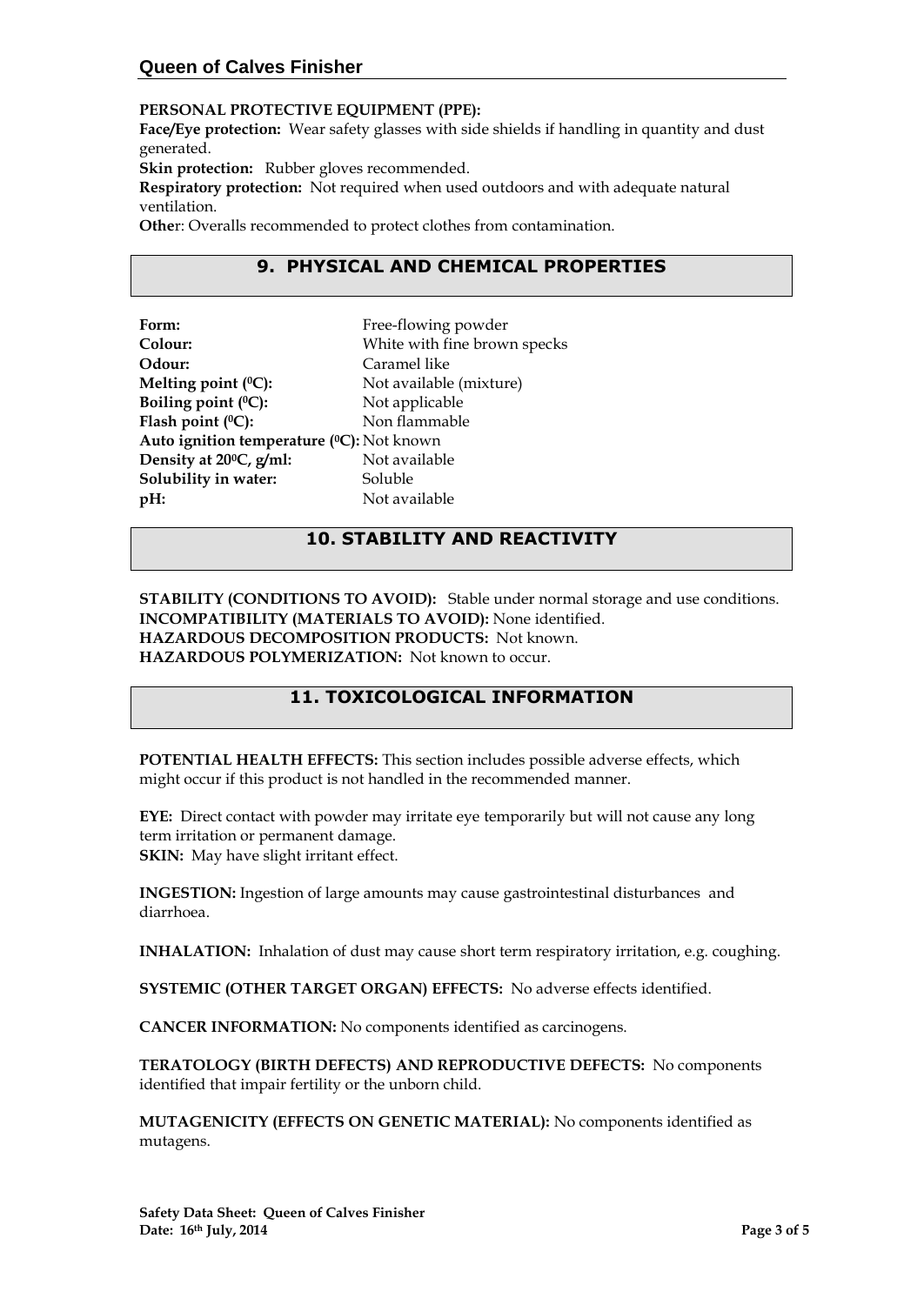# **12. ECOLOGICAL INFORMATION**

Product is not classified as being ecotoxic in aquatic or soil environments, terrestrial vertebrates nor terrestrial invertebrates.

However contamination through use or disposal of product to the aquatic environment; water-ways, ponds, streams, lakes, is to be avoided as water quality would be affected which would could have a detrimental effect on aquatic life.

**ENVIRONMENTAL FATE:** Data for product is not available.

**MOVEMENT AND PARTITIONING:** Product is soluble in water.

**DEGRADATION AND PERSISTENCE:** Product expected to be rapidly biodegradable.

# **13. DISPOSAL CONSIDERATIONS**

Dispose of waste in accordance with Regional Authority or local council bylaws. Dispose of empty packaging by burning or burying in landfill.

# **14. TRANSPORT REGULATIONS**

|            | <b>Road and Rail Transport</b> |            | <b>Marine Transport</b> | <b>Air Transport</b> |               |
|------------|--------------------------------|------------|-------------------------|----------------------|---------------|
| UN No.     | Not regulated                  | UN No.     | Not regulated           | UN No.               | Not regulated |
| Proper     |                                | Proper     |                         | Proper               |               |
| Shipping   |                                | Shipping   |                         | Shipping             |               |
| Name       |                                | Name       |                         | Name                 |               |
| DG Class   |                                | DG Class   |                         | DG Class             |               |
| Sub. Risk  |                                | Sub. Risk  |                         | Sub. Risk            |               |
| Pack Group |                                | Pack Group |                         | Pack Group           |               |
| Hazchem    |                                | Hazchem    |                         |                      |               |

#### **Dangerous Goods Segregation**

This product is not classified as a Dangerous Good.

Please consult the Land Transport Rule: Dangerous Goods 2005, and NZS 5433:2012 Transport of Dangerous Goods on Land for information.

### **15. REGULATORY INFORMATION**

**Country:** New Zealand

**EPA New Zealand HSNO Approval Code:** Not applicable (product non-hazardous) Refer to [www.epa.govt.nz](http://www.epa.govt.nz/) for information.